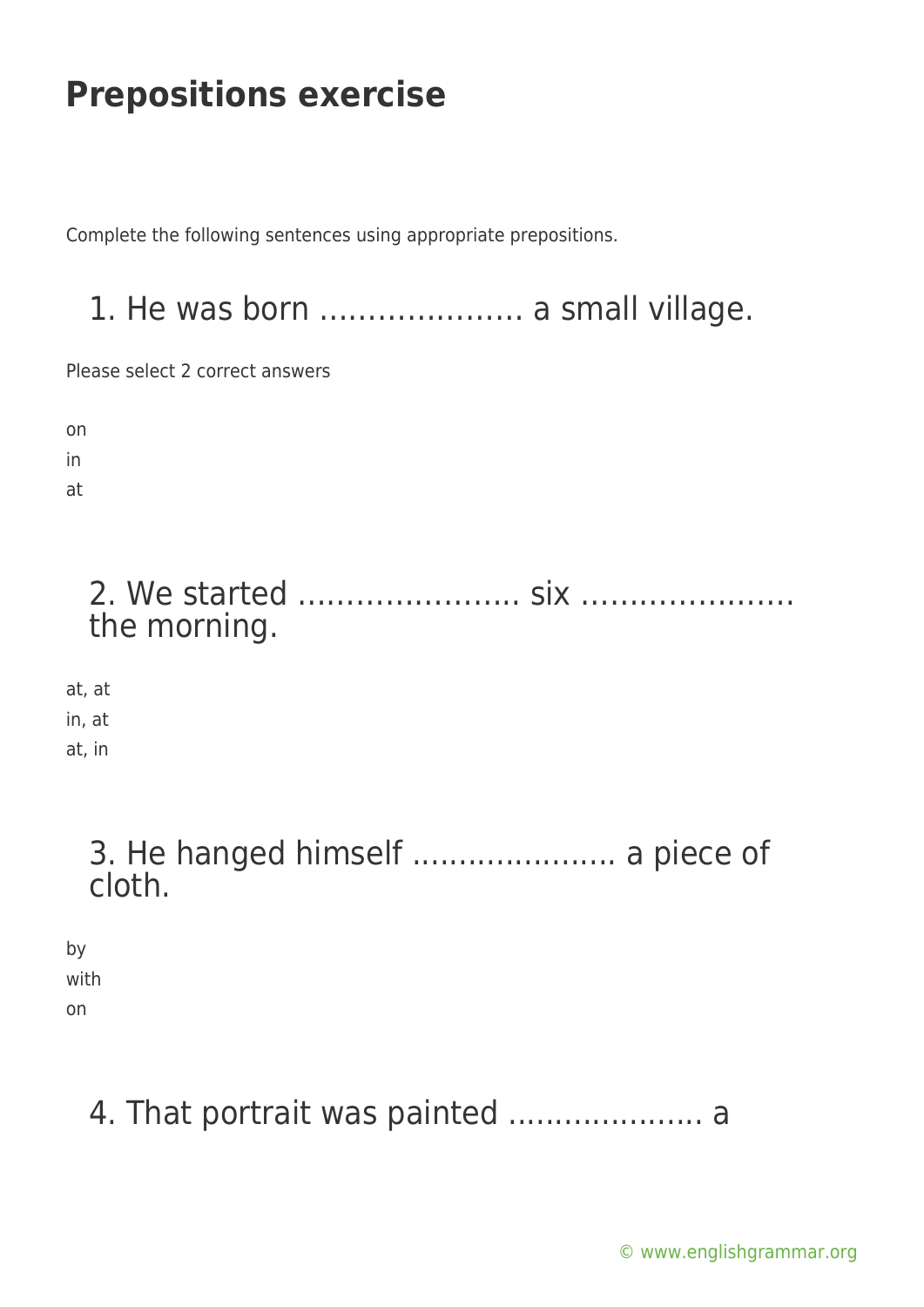#### famous artist who lived ...................... the nineteenth century.

with, on by, in with, in

5. We started ...................... dawn.

in on at

### 6. The girl has been missing …………………. Friday.

from since for

# 7. He ran ten miles ....................... an hour.

at in

on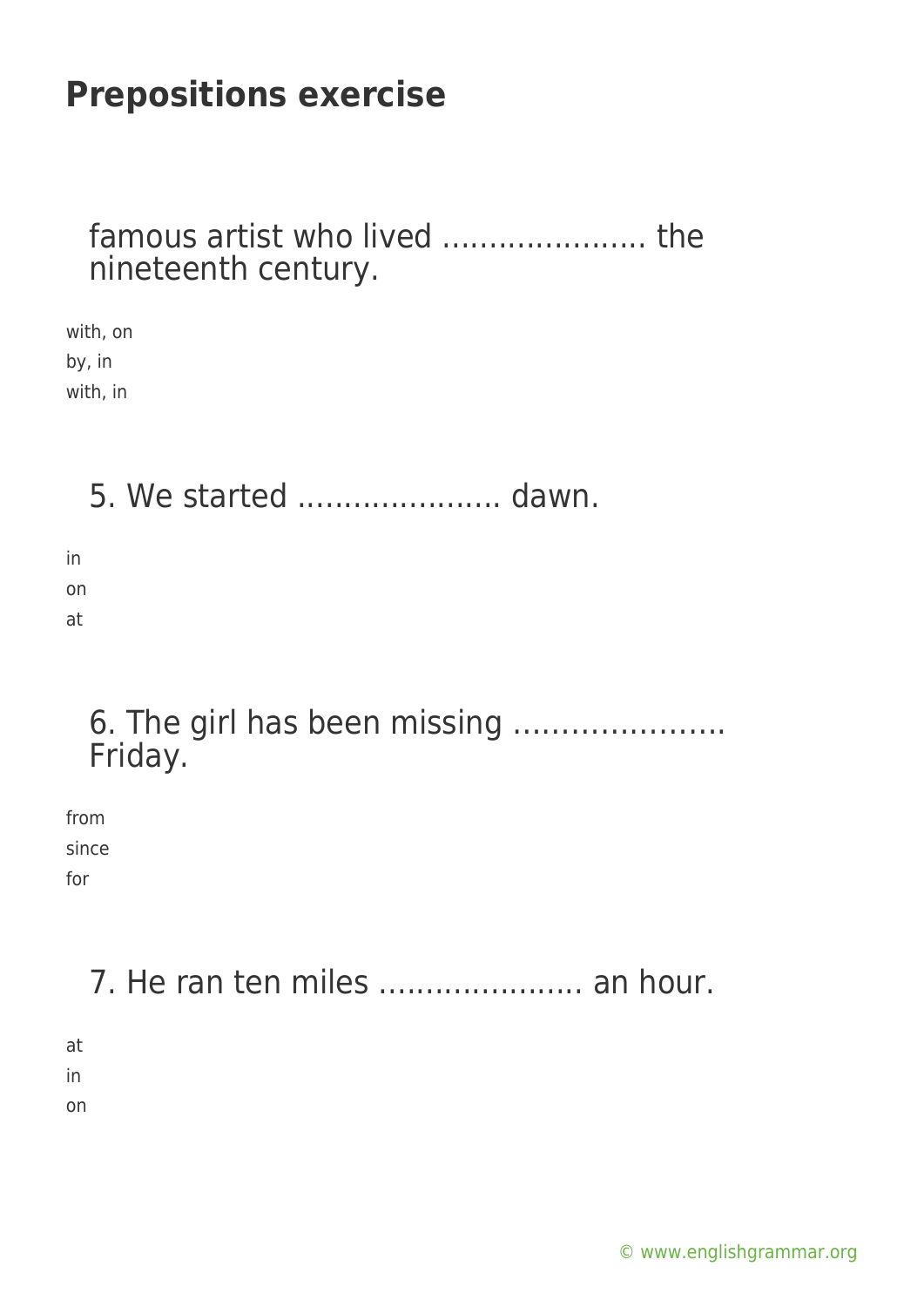8. She rushed ...................... her room gasping for breath.

in to at

9. I saw him felling the tree ..................... an axe.

by with for

### 10. The traveler was killed …………………. the robbers ………………….. a knife.

with, with by, with with, by

11. .....................… a bike, he owns a car. Beside Besides

Also